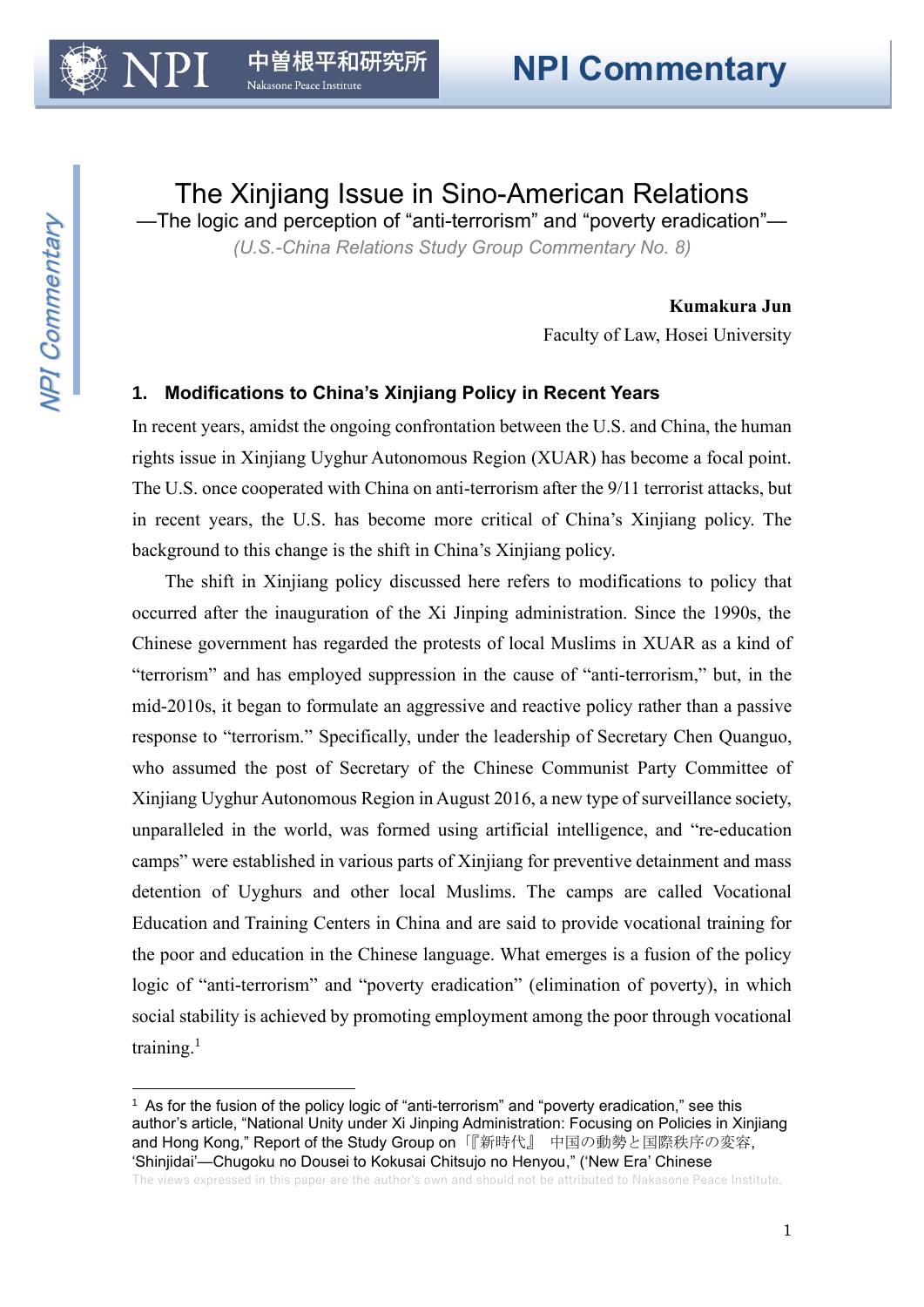This fusion of "anti-terrorism" and "poverty eradication" policy logic has important implications for the new Xinjiang policy in the Xi Jinping era. As a part of the efforts to promote employment of the poor, mass transportation (labor export) to factories and other facilities outside XUAR, and mobilization of the poor to work in the cotton fields within the autonomous region have been carried out more assertively than before. In the last few years in particular, the local government has been more aggressive than ever in its efforts to achieve its goal of eradicating poverty by 2020.

Then there has been an increase in the sterilization of women from ethnic minorities, $2$ which has drawn global condemnation in recent years. Although the restriction on the number of children a woman from an ethnic minority can have to two or three and the encouragement of sterilization as part of that restriction have been in place for some time, the number of sterilizations is said to have risen unnaturally at one point.<sup>3</sup> In the background, it is thought that there was a policy logic of "anti-terrorism" and "poverty eradication" that promoted the elimination of poverty and the stabilization of Xinjiang society by resolving the issue of the large number of children in poor households of ethnic minorities, which are regarded as a hotbed of terrorism.

Almost no criticism of policies of vocational training for ethnic minorities, mobilization as part of employment promotion, and encouragement of sterilization has been heard from the public in China, including from relatively open-minded intellectuals. This is not because speech is controlled, but because, in general, vocational training, promotion of employment, and restrictions on childbirth are all not regarded as problems

Movements and the Transformation of International Order), The Japan Institute of International Affairs, 2021, pp. 43-47. (Japanese)

 $2$  The term "ethnic minority" is used in China to refer to ethnic groups other than the Han Chinese (Han people). In the Xinjiang Uyghur Autonomous Region, ethnic minorities make up the majority of the population, and although they cannot be said to be a minority group in general, the term is used here as a classification for convenience.

<sup>3</sup> Adrian Zenz, *Sterilizations, IUDs, and Mandatory Birth Control: The CCP's Campaign to Suppress Uyghur Birthrates in Xinjiang* (Washington DC: The Jamestown Foundation, June 2020) [https://jamestown.org/wp-content/uploads/2020/06/Zenz-Internment-Sterilizations-and-](https://jamestown.org/wp-content/uploads/2020/06/Zenz-Internment-Sterilizations-and-IUDs-REVISED-March-17-2021.pdf?x45379)[IUDs-REVISED-March-17-2021.pdf?x45379.](https://jamestown.org/wp-content/uploads/2020/06/Zenz-Internment-Sterilizations-and-IUDs-REVISED-March-17-2021.pdf?x45379) Note that Zenz points out that based on the Annual Hygiene and Health Statistical Yearbooks, the number of sterilizations surged from 2017 to 2018, but according to the 2020 edition of the same yearbook published later, the number of sterilizations in 2019 began to decline. Also, according to the Xinjiang Statistical Yearbook, the number of sterilizations in 2017 declined sharply, not rose rapidly, and then began to increase in 2018. This point is detailed in the following. Marukawa Tomoo, 新疆における『強制不妊手術』 疑惑の真相, Shinkyo ni okeru Kyosei Funin Shujyutu Giwaku no Shinso, (The Truth Behind Allegations of 'Forced Sterilization' in Xinjiang), *Newsweek Japan*, June 2021. (Japanese) [https://www.newsweekjapan.jp/marukawa/2021/06/post-72\\_1.php.](https://www.newsweekjapan.jp/marukawa/2021/06/post-72_1.php)

The views expressed in this paper are the author's own and should not be attributed to Nakasone Peace Institute.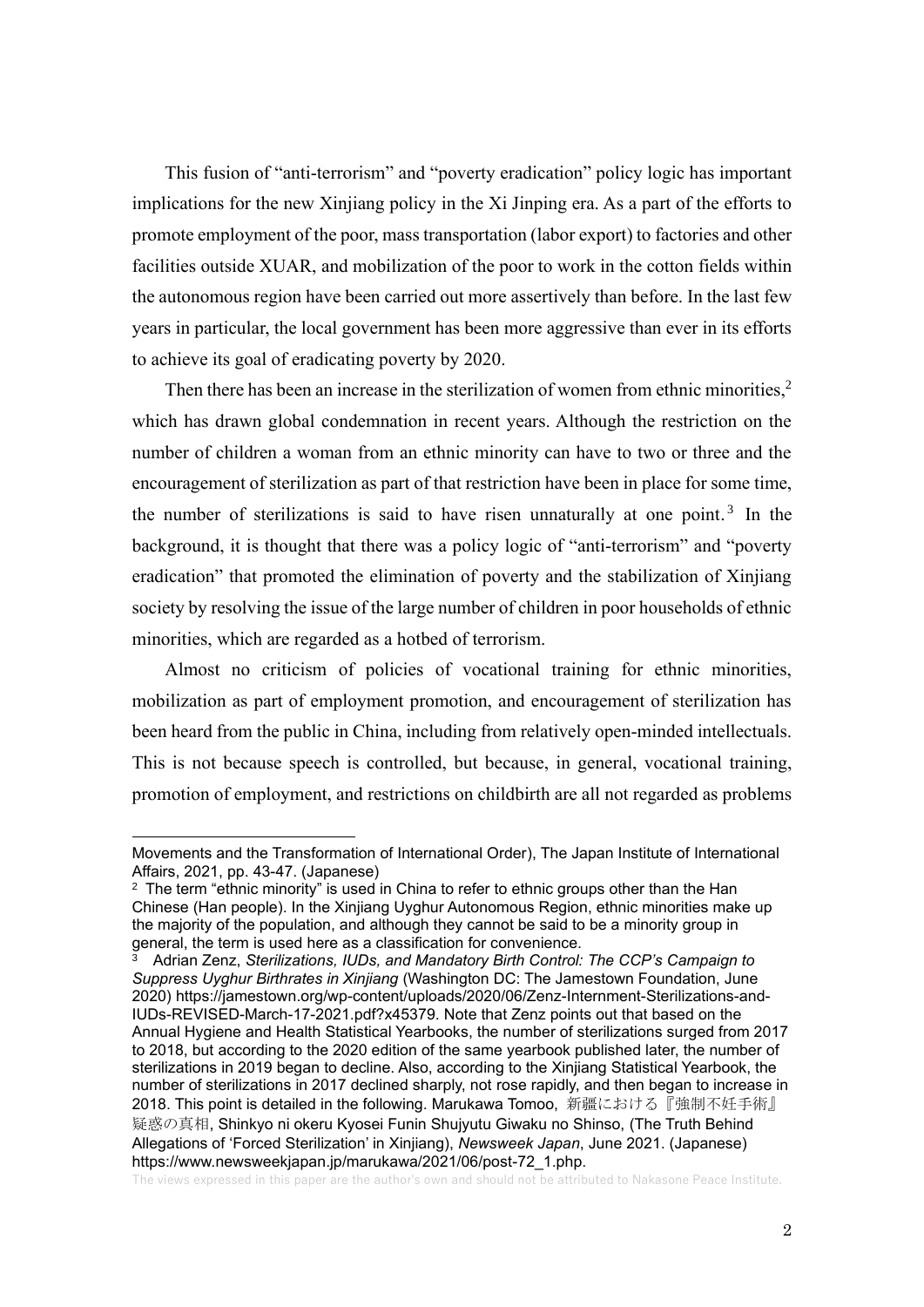in Chinese society. It is also important to note that there is still a deep-rooted victim mentality against terrorist incidents of which Uighurs and others are considered to be the main perpetrators. From the viewpoint of such public opinion, poverty eradication as a measure to prevent the recurrence of terrorism is welcomed and not criticized. If it can bring long-term stability to Xinjiang, it can be expected to be supported by the majority of public opinion.

### **2. Public Opinion in the West**

In contrast to such public opinion in China, Western society regarded China's Xinjiang policy as highly problematic in the mid-2010s, and the degree of condemnation increased. Already before that, the necessity of the U.S.-China anti-terrorism cooperation had weakened. On the other hand, the critical view of China's Xinjiang policy was becoming more widespread due to the activities of Rabiye Qadir (Rebiya Kadeer) and others, and Western society became more concerned about the mass detention and detainment of ethnic minority citizens in Xinjiang from around 2017. First of all, Uyghurs, Kazakhs, and other ethnic minorities living outside of China were suddenly detained when they visited Xinjiang, and there were many cases where they lost contact with each other. There were also testimonies of people who barely escaped alive from Xinjiang by land, such as Sayragul Sauytbay (a Kazakh with Chinese nationality), who was working as a teacher at a "re-education camp."<sup>4</sup> It gradually became known that many Xinjiang residents have surrendered their passports and were restricted in their freedom of entry and exit. Then, in 2019, a BBC reporter was invited to the "re-education camp" and reported from inside the camp, but whatever the intentions of the Chinese organizers were, the resulting impression left on viewers was a strange prison-like atmosphere. <sup>5</sup> This systematic mass detention, which is unthinkable in the modern world, reminded the Western public of the concentration camps in Nazi Germany and the Soviet Union, and the degree of criticism intensified.

[https://www.bbc.com/news/av/world-asia-china-48667221.](https://www.bbc.com/news/av/world-asia-china-48667221)

The views expressed in this paper are the author's own and should not be attributed to Nakasone Peace Institute.

<sup>4</sup> For more information about Sayragul Sauytbay's case, see Oka Natsuko,「中国・新疆ウイグ ル自治区のカザフ人-不法入国とカザフスタン政府のジレンマ」, Chugoku Shinkyo Uiguru Jichiku no Kazafujin – Fuhou Nyukou to Kazafusutan Seifu no Jirenma, (Kazakhs in China's Xinjiang Uygur Autonomous Region: Illegal Entry and the Kazakhstan Government's Dilemma), IDE Square, April 2020. (Japanese)

[https://www.ide.go.jp/Japanese/IDEsquare/Analysis/2020/ISQ202010\\_002.html.](https://www.ide.go.jp/Japanese/IDEsquare/Analysis/2020/ISQ202010_002.html) 5 BBC News, "Inside China's 'thought transformation' camps," 17 June 2019.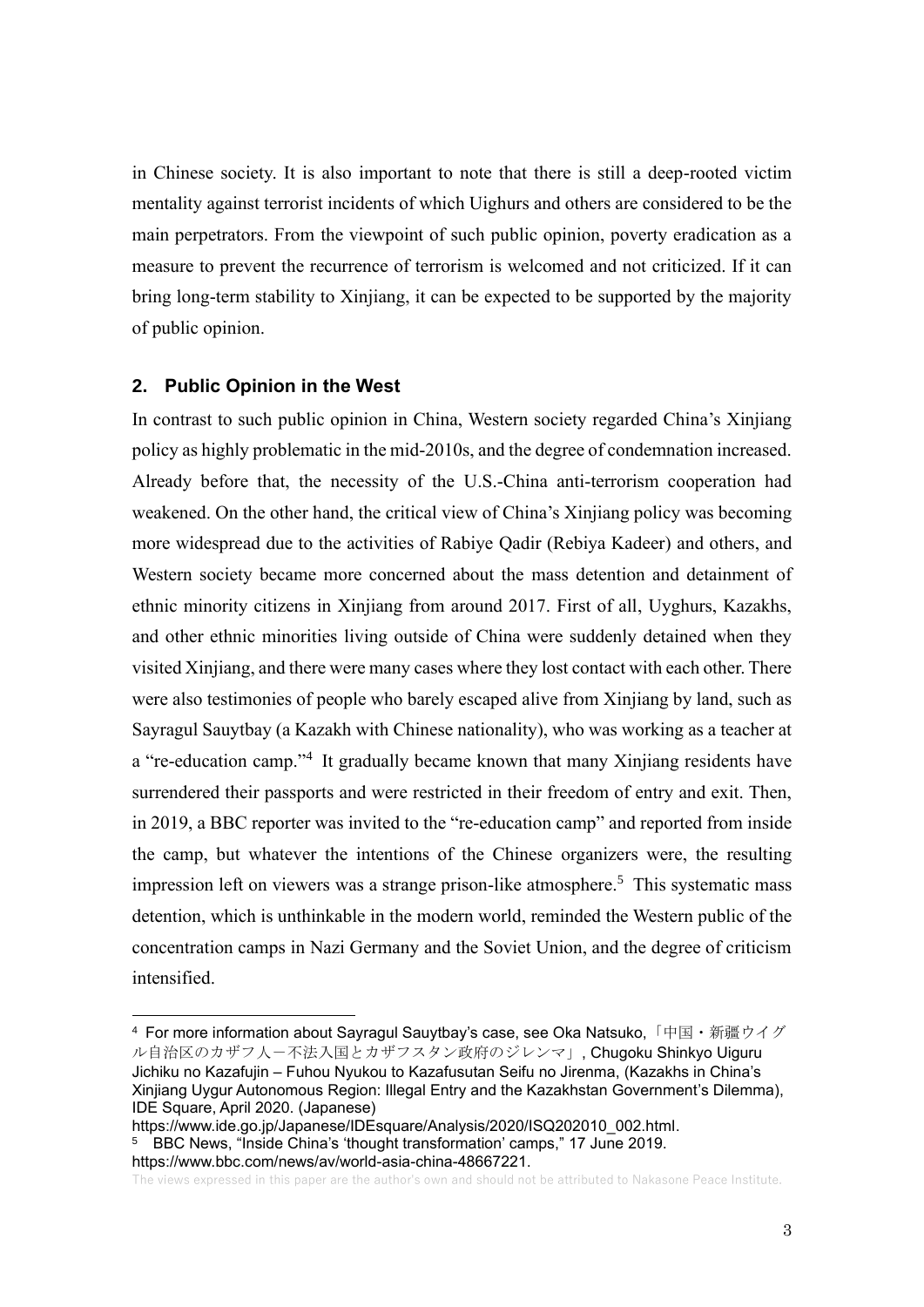Then, Western society strongly condemned the tightening of birth control in Xinjiang. The Western Christian world, where abortion is often raised as a political issue, reacted sensitively to the testimony about sterilization from the overseas Uyghur community and others. It goes without saying that there has been criticism of encouraging sterilization, especially by conservatives. Furthermore, when it came to the coercive nature of sterilization, criticism grew even among the so-called leftists. This was considered as an important opportunity for Western public opinion to transcend party lines and regard the current situation in Xinjiang as "genocide."

Furthermore, the fact that ethnic minority workers in Xinjiang were being transported to factories and other facilities in various parts of the country (labor export) and that ethnic minority citizens were being mobilized to work in the cotton fields also came to attract attention, and the tone of the argument that this was labor with coercion, or "forced labor," grew stronger. <sup>6</sup> The mobilization itself is not denied by the Chinese media, and, in fact, publicity of ethnic minorities being loaded onto large buses and sent off to the cotton fields, for example, has been affirmed by the policy logic of "anti-terrorism" and "poverty eradication." However, in contemporary Western society, which takes for granted the freedom of choice of occupation, China's logic was not accepted positively. Subsequent assertions by the Chinese side were also not accepted, highlighting the gap in perception between China and the West.

## **3. The U.S.-China Clash in Focus**

As Western public opinion continued to criticize these issues, condemnation of China by the U.S. Congress grew stronger across party lines. In December 2019, the U.S. House of Representatives passed the Uyghur Act of 2019 with 407 in favor and 1 against, and, in June 2020, the Uyghur Human Rights Policy Act was passed. Around the same time, a report on sterilization (see note 3) was issued, and U.S. Secretary of State Mike Pompeo said it was "shocking." This statement, rather than being the Secretary's personal view, was to a large extent representative of the intense opposition of American public opinion

<sup>6</sup> For the former, see Vicky Xiuzhong Xu, Danielle Cave, James Leibold, Kelsey Munro and Nathan Ruser, *Uyghurs for Sale*, Australian Strategic Policy Institute, March 1, 202[0.](https://www.aspi.org.au/report/uyghurs-sale)  [https://www.aspi.org.au/report/uyghurs-sale.](https://www.aspi.org.au/report/uyghurs-sale) For the latter, see Adrian Zenz, Coercive Labor in Xinjiang: Labor Transfer and the Mobilization of Ethnic Minorities to Pick Cotton, Intelligence Brief, Center for Global Policy, December 2020. https://newlinesinstitute.org/wpcontent/uploads/2020/12/20201214-PB-China-Zenz-1.pdf.

The views expressed in this paper are the author's own and should not be attributed to Nakasone Peace Institute.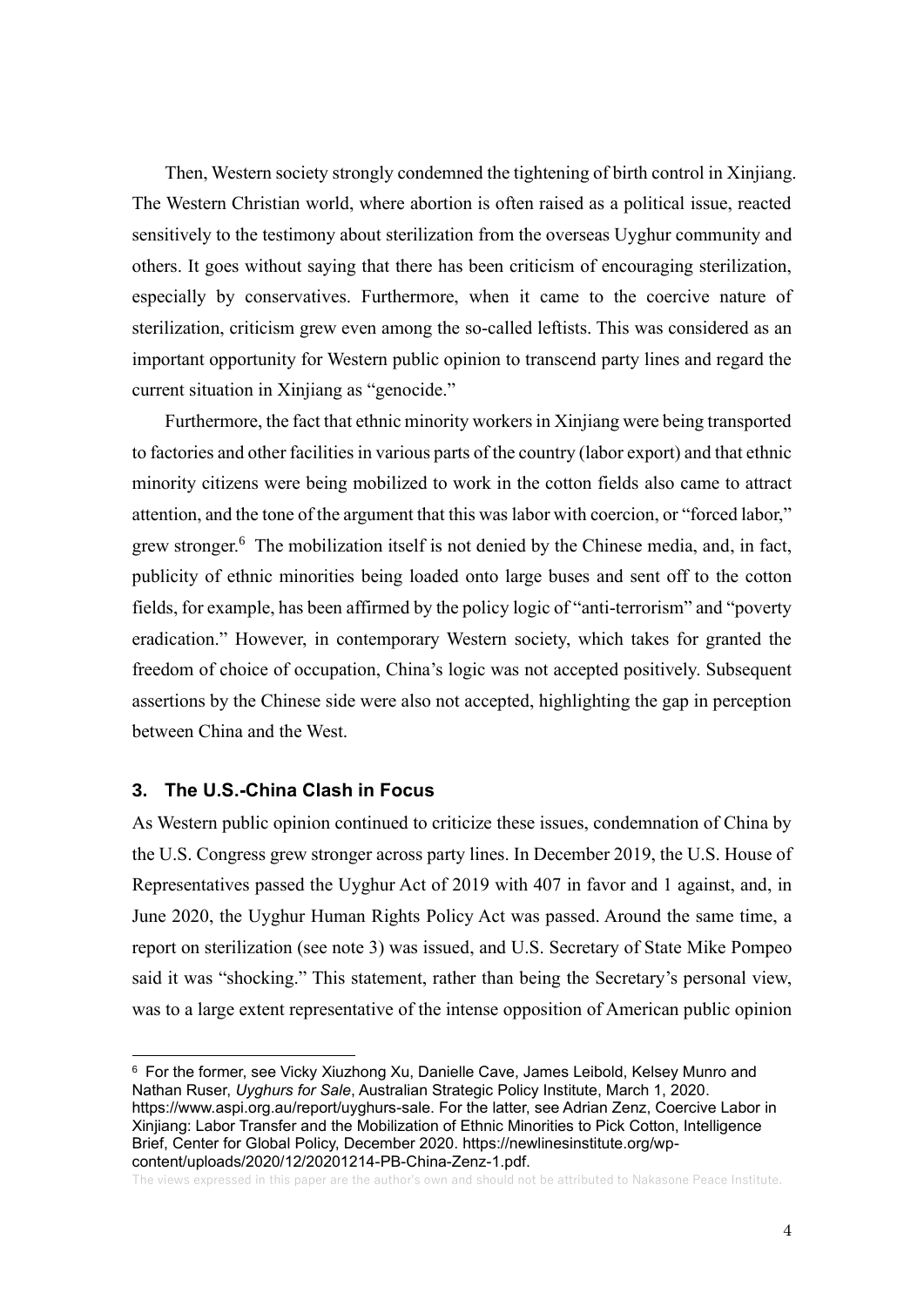toward forced sterilization. Later, U.S. Secretary of State Pompeo issued a statement (January 2021) claiming that China had committed "genocide" in Xinjiang, which was formalized by the Biden administration, and the U.K. House of Commons and other bodies passed "genocide" resolutions.

Criticism of China by Western countries and China's opposition to that condemnation developed into a confrontation involving many countries on the stage of the UN Human Rights Council. When 22 countries issued a joint statement condemning China's Xinjiang policy in July 2019, 37 countries issued a joint statement in support of China. In October 2020, 39 countries issued a statement criticizing China, and 45 countries issued a statement defending China.<sup>7</sup> In June 2021, 44 countries, including Western countries and Japan, issued a joint statement expressing concern about the human rights situation in Xinjiang, while 69 countries signed a statement in defense of China.<sup>8</sup> In each of these statement battles, the pro-China side won and that has given momentum to Chinese public opinion.

The focus of the clash between the West and China is precisely the difference in values between the two sides. Issues such as detention in re-education camps, encouragement of sterilization, and mobilization of labor are perceived very differently by Western countries and China with regard to their coercive nature. This discrepancy is not limited to the perceptions of government officials but is manifested as a discrepancy in the perceptions of public opinion in general. According to China's logic, ethnic minorities are provided with vocational training, sterilization, and work opportunities of their own free will. The Chinese side admits that it has re-educated ethnic minorities and

 $7$  See below for a breakdown of the countries that participated in each statement in 2019 and 2020. Catherine Putz, "Which Countries Are For or Against China's Xinjiang Policies?" 15 July 2019. [https://thediplomat.com/2019/07/which-countries-are-for-or-against-chinas-xinjiang](https://thediplomat.com/2019/07/which-countries-are-for-or-against-chinas-xinjiang-policies/)[policies/.](https://thediplomat.com/2019/07/which-countries-are-for-or-against-chinas-xinjiang-policies/) Catherine Putz, "2020 Edition: Which Countries Are For or Against China's Xinjiang Policies?" 9 October 2020. [https://thediplomat.com/2020/10/2020-edition-which-countries-are](https://thediplomat.com/2020/10/2020-edition-which-countries-are-for-or-against-chinas-xinjiang-policies/)[for-or-against-chinas-xinjiang-policies/.](https://thediplomat.com/2020/10/2020-edition-which-countries-are-for-or-against-chinas-xinjiang-policies/)

<sup>&</sup>lt;sup>8</sup> [F](http://www.china-un.ch/chn/dbdt/t1886464.htm?fbclid=IwAR3BJ7mg0qrgf_hj9X0517TjrUuU9VVDRFdjm-ioZauyABNphhQclT4AD7Y)or the countries participating in the Joint Statement on the Human Rights Situation in Xinjian in 2021, see The U.S. Mission to International Organizations in Geneva, "Joint Statement on the Human Rights Situation in Xinjiang," 22 June 2021.

[https://geneva.usmission.gov/2021/06/22/joint-statement-on-the-human-rights-situation-in](https://geneva.usmission.gov/2021/06/22/joint-statement-on-the-human-rights-situation-in-xinjiang/)[xinjiang/.](https://geneva.usmission.gov/2021/06/22/joint-statement-on-the-human-rights-situation-in-xinjiang/) For the countries participating in the joint statement for China, see "Joint statement of 69 countries at the Interactive Dialogue on High Commissioner's annual report at the 47th session of the Human Rights Council", by PERMANENT MISSION OF THE PEOPLE'S REPUBLIC OF CHINA TO THE UNITED NATIONS OFFICE AT GENEVA AND OTHER INTERNATIONAL ORGANIZATIONS IN SWITZERLAND. 22 June 2021. [http://www.china](http://www.china-un.ch/eng/dbdt/t1886467.htm)[un.ch/eng/dbdt/t1886467.htm](http://www.china-un.ch/eng/dbdt/t1886467.htm) 

The views expressed in this paper are the author's own and should not be attributed to Nakasone Peace Institute.